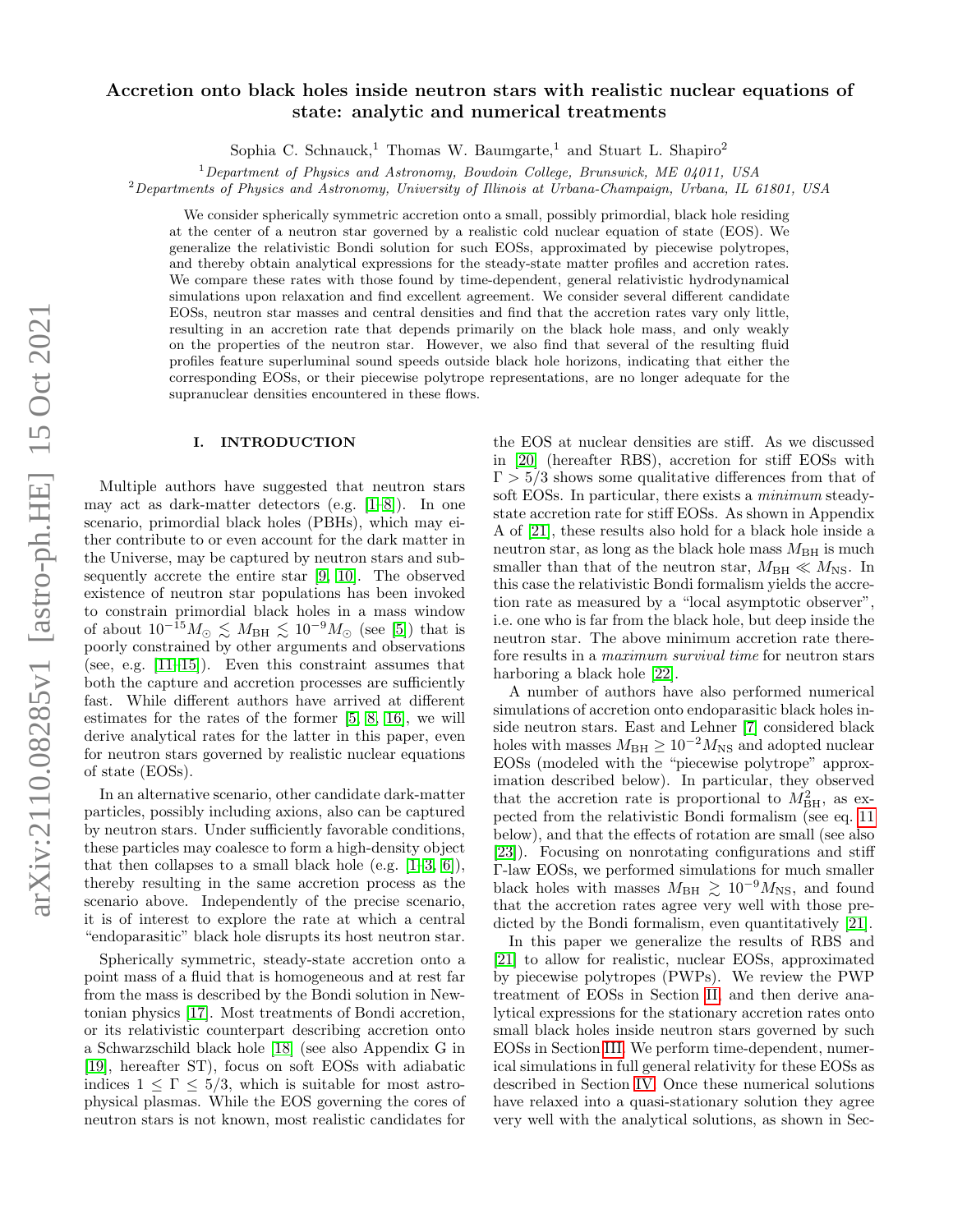| $\left\ \rho_0\left[\text{g cm}^{-3}\right]\right\  \left\ \rho_0\left[M_\odot^{-2}\right]\right\ $ |  |
|-----------------------------------------------------------------------------------------------------|--|
| $\rho_{0,1}$ 1.46 × 10 <sup>14</sup> 2.37 × 10 <sup>-4</sup>                                        |  |
| $\rho_{0,2}$ 5.01 × 10 <sup>14</sup> 8.11 × 10 <sup>-4</sup>                                        |  |
| $\rho_{0,3}$ 1.00 × 10 <sup>15</sup> 1.62 × 10 <sup>-3</sup>                                        |  |

<span id="page-1-2"></span>TABLE I. Values of the "boundary" rest-mass densities that separate the different regions in the PWP approach. For each i, the constants  $\Gamma_i$ ,  $K_i$ , and  $b_i$  listed in Table [II](#page-2-1) apply between the densities  $\rho_{0,i}$  and  $\rho_{0,i+1}$ . Values for the rest-mass density  $\rho_0$  in cgs units,  $\rho_0^{\text{cgs}}$ , are related to those in units of solar masses,  $\rho_0^{M_{\odot}}$ , by  $\rho_0^{\text{cgs}} = \rho_0^{M_{\odot}} c^2 G^{-1} (M_{\odot}/1.47 \times 10^5 \text{ cm})^2$ .

tion [V.](#page-4-0) Briefly summarizing in Section [VI,](#page-6-0) we find that, for these realistic nuclear EOSs, the accretion rates dependent only weakly on the EOS and the neutron star's density, and hence mainly on the black hole mass. These rates are just slightly larger than the minimum accretion rates that RBS and [\[22\]](#page-7-15) computed under the assumption of Γ-law EOSs. Unless noted otherwise we use geometrized units with  $G = 1 = c$  in this paper, and adopt the solar mass  $1M_{\odot} = 1.99 \times 10^{33}$  g =  $1.47 \times 10^{5}$  cm =  $4.9 \times 10^{-6}$  s as the fundamental unit.

# <span id="page-1-0"></span>II. REALISTIC EOSS: APPROXIMATION BY PIECEWISE POLYTROPES

As demonstrated by [\[24\]](#page-7-18), a large class of candidates for realistic, cold nuclear EOSs can be approximated remarkably well with piecewise polytropes (PWPs). Specifically, we write the pressure  $P$  as a function of the rest-mass density  $\rho_0$  as

<span id="page-1-8"></span>
$$
P = K_i \rho_0^{\Gamma_i} \tag{1}
$$

where the constants  $K_i$  and  $\Gamma_i$  take different values in four different density "regions" labeled by the index  $0 \leq i \leq 3$ . The different regions are separated by three "boundary densities" that can be chosen to be the same for all EOSs (see Table [I\)](#page-1-2). The different values  $\Gamma_i$ , as well as one of the constants  $K_i$ , can be found from fits to each EOS; the remaining values of  $K_i$  are then related to each other by imposing continuity of  $P$  across the boundaries between different regions. The specific internal energy  $\epsilon$ then takes the form

<span id="page-1-9"></span>
$$
\epsilon = b_i + \frac{K_i}{\Gamma_i - 1} \rho_0^{\Gamma_i - 1} \tag{2}
$$

(see eq. 5 in [\[24\]](#page-7-18)) where the  $b_i$  are constants of integration that are chosen to make  $\epsilon$  continuous across the boundaries between different regions. In the lowest-density region the constant  $b_0$  vanishes, but in general  $b_i \neq 0$  for  $i > 0$ <sup>[1](#page-1-3)</sup> The total mass-energy density  $\rho$  is then

$$
\rho = \rho_0 (1 + \epsilon) = \rho_0 + b_i \rho_0 + \frac{K_i}{\Gamma_i - 1} \rho_0^{\Gamma_i}.
$$
 (3)

While  $P$ ,  $\epsilon$  and  $\rho$  are continuous across density boundaries, the speed of sound a, computed from

<span id="page-1-4"></span>
$$
a^{2} = \left(\frac{dP}{d\rho}\right)_{s} = \frac{\rho_{0}}{\rho + P} \left(\frac{dP}{d\rho_{0}}\right)_{s}
$$

$$
= \frac{\Gamma_{i}K_{i}\rho_{0}^{\Gamma_{i}-1}}{1 + b_{i} + \Gamma_{i}K_{i}\rho_{0}^{\Gamma_{i}-1}/(\Gamma_{i}-1)},
$$
(4)

where the subscript s denotes constant entropy, in general is not continuous – in fact,  $a$  may not even grow monotonically with  $\rho_0$ . In each region i we may invert [\(4\)](#page-1-4) to find

<span id="page-1-6"></span>
$$
\Gamma_i K_i \rho_0^{\Gamma_i - 1} = \frac{a^2 (1 + b_i)}{1 - a^2 / (\Gamma_i - 1)},
$$
\n(5)

but, since a may neither be a continuous nor a monotonic function of  $\rho_0$ , we may not be able to invert [\(4\)](#page-1-4) globally.

A list of the  $\Gamma_i$  for a large number of EOSs is given in Table III of [\[24\]](#page-7-18). In this paper we consider representatives of four different families of EOSs, namely the SLy [\[25\]](#page-7-19), AP3 and AP4 [\[26\]](#page-7-20), MS1 [\[27\]](#page-8-0), and H4 [\[28\]](#page-8-1) EOSs, which represent different theoretical approaches to constructing realistic nuclear EOSs. For these EOSs we provide all the above PWP parameters in Table [II.](#page-2-1) All these EOSs result in maximum allowed masses that are consistent with all observed neutron star masses, including the largest currently known mass of  $2.08^{+0.07}_{-0.07} M_{\odot}$  (where the errors represent a 68.3% credibility interval), reported for the millisecond pulsar J0740+6620 from measurements of the relativistic Shapiro effects (see [\[29,](#page-8-2) [30\]](#page-8-3); see also [\[31\]](#page-8-4) for NICER and XMM analysis of the same pulsar, resulting in a consistent value for its mass, as well as [\[32\]](#page-8-5) for constraints on the EOS resulting from NICER radius measurements of J0740+6620). Other high-mass neutron stars include PSR J1614-2230 with a mass of  $M = 1.93 M_{\odot}$  (see [\[33\]](#page-8-6)), and PSR J0348+0432 with a mass of  $M = 2.01 M_{\odot}$  (see [\[34\]](#page-8-7)). The above EOSs are also consistent with the neutron star masses and tidal distortions inferred from the gravitational wave signal GW170817 and electromagnetic follow-up observations [\[35\]](#page-8-8).

### <span id="page-1-1"></span>III. BONDI ACCRETION FOR PIECEWISE POLYTROPES: ANALYTICAL SOLUTION

We now generalize the Bondi solution [\[17–](#page-7-10)[19\]](#page-7-12), describing stationary, adiabatic, spherically symmetric fluid flow onto a Schwarzschild black hole, for PWPs. We follow the derivation in Appendix G of ST up to their eq. (G.22) (hereafter ST.G.22) unchanged, since it does not yet make any assumptions about the EOS. In particular (ST.G.21), the integrated continuity equation

<span id="page-1-7"></span>
$$
4\pi \rho_0 u r^2 = \text{const},\tag{6}
$$

as well as (ST.G.22), the integrated Euler equation

<span id="page-1-5"></span>
$$
\left(\frac{\rho+P}{\rho_0}\right)^2 \left(1 - \frac{2M_{\rm BH}}{r} + u^2\right) = \text{const},\qquad(7)
$$

<span id="page-1-3"></span><sup>&</sup>lt;sup>1</sup> Note that [\[24\]](#page-7-18) used symbols  $a_i$  for these constants; we choose  $b_i$ here in order to avoid confusion with the sound speed a below.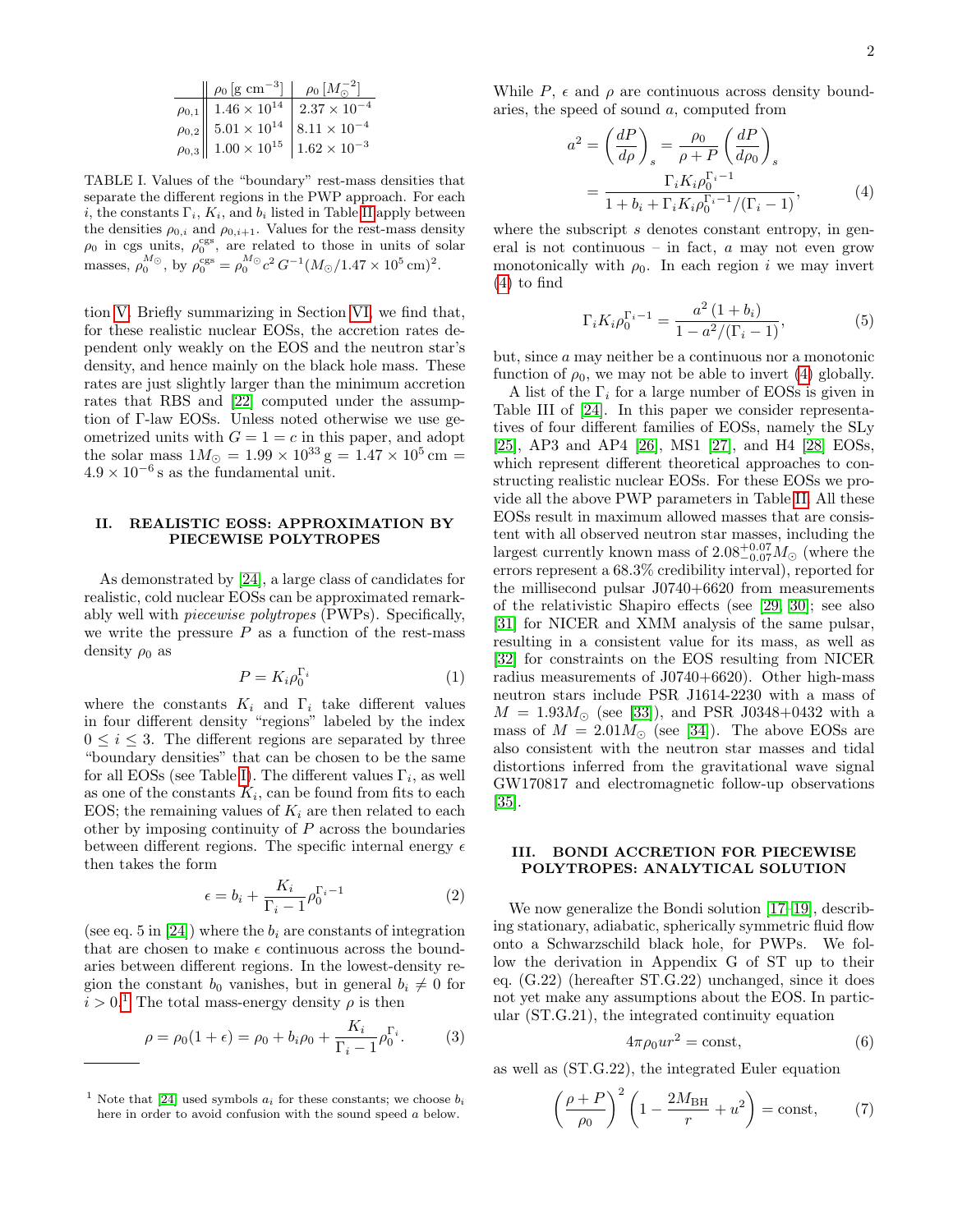| EOS $\Gamma_1$ $\Gamma_2$ | $\Gamma$ <sup>3</sup> | $K_0$ | $K_1$ | $K_2$ | $K_3$ | b <sub>1</sub>                                                                        | b <sub>2</sub> | b <sub>3</sub>                                                                         |      | $\left\ M_{\rm max}\left[M_{\odot}\right]\right \rho_{0c}^{\rm max}[\rm{g\,cm^{-3}}]$ |
|---------------------------|-----------------------|-------|-------|-------|-------|---------------------------------------------------------------------------------------|----------------|----------------------------------------------------------------------------------------|------|---------------------------------------------------------------------------------------|
|                           |                       |       |       |       |       | $SL_y$   3.005   2.988   2.851    0.089492   84572.6   74935.5   31071.4    0.0104711 | 0.0102419      | $\mid 0.00234129 \mid$                                                                 | 2.06 | $2.01 \times 10^{15}$                                                                 |
|                           |                       |       |       |       |       | AP3 3.166 3.573 3.281 0.0747568 270916 4906280 751390 0.00888779 0.0128859            |                | $[-0.00322345]$                                                                        | 2.38 | $1.67 \times 10^{15}$                                                                 |
|                           |                       |       |       |       |       | $\ AP4\ $ 2.83 3.445 3.348 0.0851938 18679.1 1486420 796972 0.00976174 0.0154307      |                | 0.011658                                                                               | 2.20 | $1.92 \times 10^{15}$                                                                 |
|                           |                       |       |       |       |       | MS1 3.224 3.033 1.325 0.2032526 1970000 307447 5.26309 0.0243216 0.0175589            |                | $-1.66799$                                                                             | 2.74 | $1.08 \times 10^{15}$                                                                 |
|                           |                       |       |       |       |       |                                                                                       |                | H4 2.909 2.246 2.144 0.194153 82323.1 735.161 381.707 0.0224696 -0.00640722 -0.0239386 | 2.00 | $1.70 \times 10^{15}$                                                                 |

<span id="page-2-1"></span>TABLE II. List of EOSs considered in this paper together with their PWP parameters. The adiabatic coefficients  $\Gamma_i$  as well as the constants  $b_i$  are dimensionless, while, in geometrized units, the coefficients  $K_i$  have units of length (or mass) to the power  $2(\Gamma_i - 1)$ , which we express in units of solar mass. We use  $\Gamma_0 = 1.35692$  in the lowest density region for all EOSs. We also provide the maximum gravitational mass  $M_{\text{max}}$  of non-rotating neutron stars, and the corresponding central density  $\rho_{0c}^{\text{max}}$ .

remain valid, as does (ST.G.17) for the relations at the critical radius,

<span id="page-2-2"></span>
$$
u_s^2 = \frac{a_s^2}{1 + 3a_s^2} = \frac{M_{\text{BH}}}{2r_s},\tag{8}
$$

(provided this critical radius exists; see our discussion below). In the above equations  $r$  is the areal radius and  $u \equiv |u^r|$  the *inward* radial component of the fluid's four-velocity; note that the above expressions employ Schwarzschild coordinates.

Rather than adopting a single polytrope, as in ST and RBS, we now adopt the PWPs described above. In particular, the first factor on the left-hand side of [\(7\)](#page-1-5) then takes the form

<span id="page-2-3"></span>
$$
\frac{\rho + P}{\rho_0} = 1 + b_i + \frac{\Gamma_i}{\Gamma_i - 1} K_i \rho_0^{\Gamma_i - 1}.
$$
 (9)

Note also that, using [\(5\)](#page-1-6), we may relate the density at the critical point to that in the "local asymptotic region", denoted by a subscript ∗, by

$$
\rho_{0s}^{\Gamma_s - 1} = \frac{\Gamma_* K_*}{\Gamma_s K_s} \frac{\Gamma_* - 1 - a_*^2}{\Gamma_s - 1 - a_s^2} \frac{\Gamma_s - 1}{\Gamma_* - 1} \frac{1 + b_s}{1 + b_*} \frac{a_s^2}{a_*^2} \rho_{0*}^{\Gamma_* - 1}
$$
\n(10)

(cf. eq. 10 in RBS, hereafter RBS.10). Inserting this into [\(6\)](#page-1-7), and using [\(8\)](#page-2-2), we may now write the accretion rate as observed by a local asymptotic observer (hence the superscript ∗) as

<span id="page-2-0"></span>
$$
\dot{M}_0^* = 4\pi\lambda \left(\frac{M_{\rm BH}}{a_*^2}\right)^2 \rho_{0*} a_*,\tag{11}
$$

which assumes the same form as, e.g., (ST.G.33) or (RBS.11), except that the dimensionless accretion eigenvalue  $\lambda$  is now given by

$$
\lambda = \left(\frac{a_s}{a_*}\right)^{(5-3\Gamma_s)/(\Gamma_s-1)} \rho_{0*}^{(\Gamma_*-\Gamma_s)/(\Gamma_s-1)} \frac{(1+3a_*^2)^{3/2}}{4}
$$

$$
\left(\frac{\Gamma_* K_*}{\Gamma_s K_s} \frac{\Gamma_* - 1 - a_*^2}{\Gamma_s - 1 - a_s^2} \frac{\Gamma_s - 1}{\Gamma_* - 1} \frac{1+b_s}{1+b_*}\right)^{1/(\Gamma_s-1)}.\tag{12}
$$

Note that this reduces to eq. (RBS.12), as expected, when the critical point is in the same density region as the asymptotic observer, so that  $\Gamma_s = \Gamma_*, K_s = K_*$  and  $b_s = b_*$ . Note also that  $M_{\rm BH}$  on the right-hand side of [\(11\)](#page-2-0) is the black hole's gravitational mass, while the lefthand side is the rate at which rest-mass crosses the black hole's horizon.

In order to evaluate  $\lambda$  for given asymptotic values we need to relate  $a_s$  to  $a_*$ , which we will do using eq. [\(7\)](#page-1-5). We start by inserting [\(5\)](#page-1-6) into [\(9\)](#page-2-3) to obtain

$$
\frac{\rho + P}{\rho_0} = (1 + b_i) \left( 1 + \frac{a^2}{\Gamma_i - 1 - a^2} \right). \tag{13}
$$

Evaluating the left-hand side of  $(7)$  both at  $r_s$  and in the local asymptotic region, where  $r_* \gg M$  and  $u_* \ll 1$ , then yields

$$
\left(1 - \frac{2M}{r_s} + u_s^2\right)(1 + b_s)^2 \left(1 + \frac{a_s^2}{\Gamma_s - 1 - a_s^2}\right)^2
$$

$$
= (1 + b_*)^2 \left(1 + \frac{a_*^2}{\Gamma_s - 1 - a_s^2}\right)^2 \tag{14}
$$

(*cf.* ST.G.29), or, taking the inverse of both sides and using  $(8)$ ,

<span id="page-2-4"></span>
$$
(1+3a_s^2)\left(1-\frac{a_s^2}{\Gamma_s-1}\right)^2 = \left(\frac{1+b_s}{1+b_*}\right)^2 \left(1-\frac{a_*^2}{\Gamma_*-1}\right)^2
$$
\n
$$
(15)
$$

 $(cf. ST.G.30)$ . As for a single polytropic EOS, the rela-tion [\(15\)](#page-2-4) forms a cubic equation for  $x = a_s^2$  that we may write as

$$
x^3 + Ax^2 + Bx + C = 0 \tag{16}
$$

with

$$
A = \frac{1}{3}(7 - 6\Gamma_s)
$$
  
\n
$$
B = \frac{1}{3}(1 - \Gamma_s)(5 - 3\Gamma_s)
$$
  
\n
$$
C = \frac{(\Gamma_s - 1)^2}{3} \left(1 - \left(\frac{1 + b_s}{1 + b_*}\right)^2 \left(1 - \frac{a_*^2}{\Gamma_* - 1}\right)^2\right)
$$
\n(17)

<span id="page-2-5"></span>(cf. RBS.19). Unlike in RBS, however, we now need to evaluate the constants  $b_i$  and  $\Gamma_i$  in the regions corresponding to  $\rho_{0*}$  and  $\rho_{0s}$  (or, equivalently,  $a_*$  and  $a_s$ ). For a given value of  $\rho_{0*}$ , we know how to choose  $b_*$  and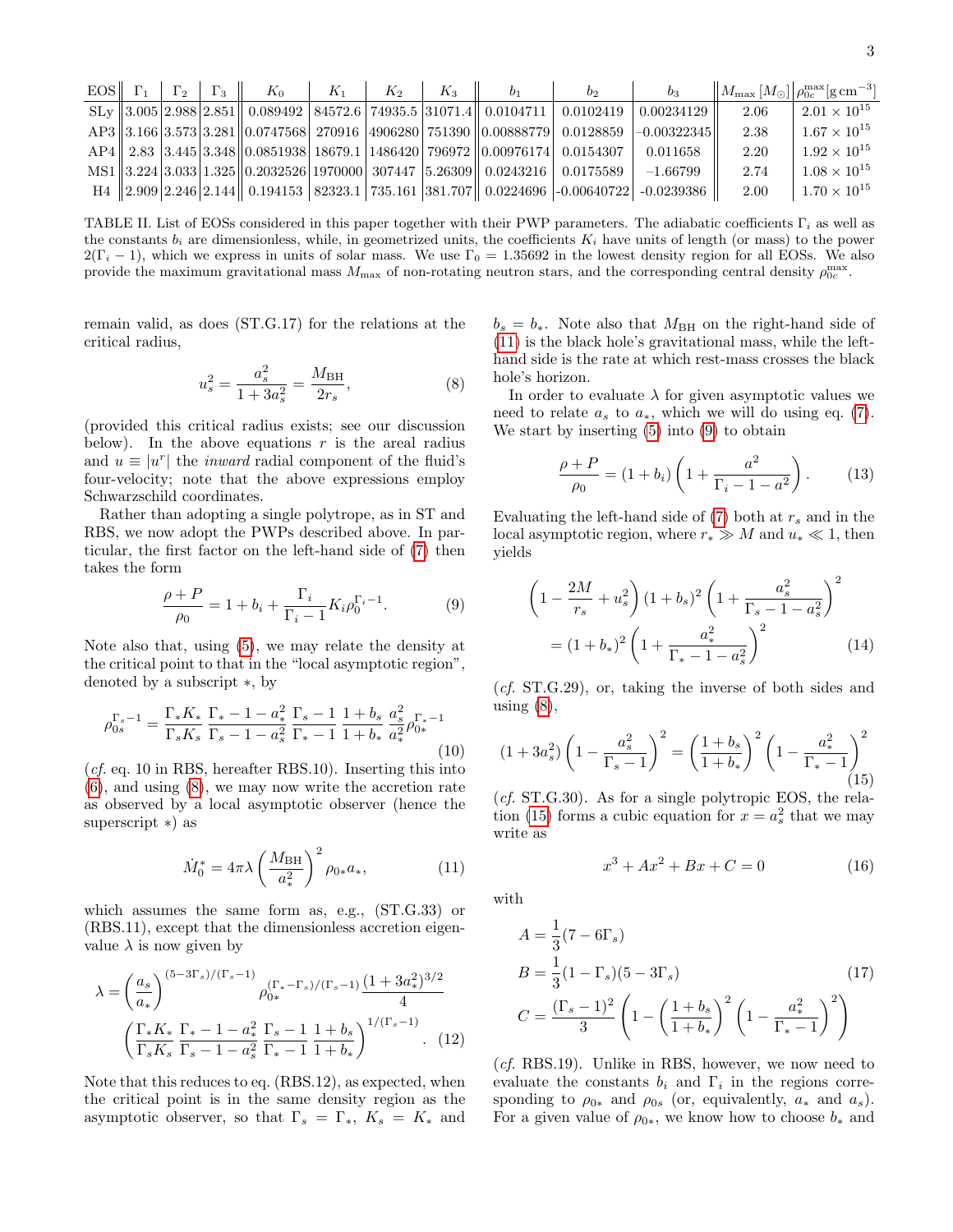

<span id="page-3-1"></span>FIG. 1. Analytical Bondi accretion profiles for the SLy EOS and an asymptotic density  $\rho_{0*} = 10^{-4} M_{\odot}^{-2} = 6.2 \times$  $10^{13}$  g cm<sup>-3</sup>. The critical (areal) radius  $r_s = 2.057 M_{\text{BH}}$  is marked by the dots. The horizontal dotted lines in the top panel mark the boundaries between the four density regions (see Table [I\)](#page-1-2); note the small discontinuities in the sound speed a at the corresponding locations.

Γ∗, but, unless the local asymptotic values are in the highest-density region  $i = 3$  already, we do not know a priori in which density region the critical point will be. Stated differently, solving [\(15\)](#page-2-4) for  $a_s$  requires values  $b_s$ and  $\Gamma_s$ , but choosing those depends on what region  $a_s$ ends up in. We can solve this problem as follows.

Say  $\rho_{0*}$  is in density region j. Assuming that  $\rho_{0s} \geq \rho_{0*}$ we then consider all regions  $i \geq j$ , and solve eq. [\(15\)](#page-2-4), using Cardano's formula as described in RBS, to obtain candidate solutions  $a_{si}$  for each one, disregarding unphysical solutions for which  $a_{si}^2 < 0$ . We then evalu-ate [\(5\)](#page-1-6) for remaining solutions  $a_{si}$  in region i, and keep only those candidate solutions for which the corresponding rest-mass density  $\rho_{0i}$  is indeed in region i. In some cases, for low values of  $a_*,$  we still find viable solutions in multiple regions from this procedure. For each one of these remaining solutions we can then construct fluid profiles by integrating eqs. (ST.G.10) both inwards and outwards away from the critical radius  $r_{si}$ . For the examples that we considered, at most one solution  $a_{si}$  resulted in global solutions with exactly one critical point. In the following we always adopt this solution as the analytical Bondi profile. We show an example of such a profile for the SLy EOS, extending over all four density regions, in Fig. [1.](#page-3-1) The above approach reduces to the simpler single Gamma-law case treated in [\[21\]](#page-7-14), of course, if  $\rho_{0*}$  is in the highest-density region already.

Also note that the above procedure is not guaranteed to yield solutions. As demonstrated in Appendix G in ST, the existence of a critical radius is guaranteed if all functions are continuous. Specifically, ST argue that,

since their function

$$
D = \frac{u^2 - (1 - 2M_{\rm BH}/r + u^2)a^2}{u\rho_0} \tag{18}
$$

(see  $ST.G.13$ ) is negative for large r but positive for small r approaching the black hole horizon, it must have a root, which then provides the condition [\(8\)](#page-2-2). In our treatment here, D must still change sign, but since, for piecewise polytropes, it can no longer be assumed to be continuous everywhere, this does not imply that it necessarily has a root. For most examples that we considered we were able to find critical points without any problems. For small densities for the MS1 EOS, however, the above procedure did not yield any solutions, which we believe is related to the large discontinuity in the sound speed resulting from the large difference between  $\Gamma_2$  and  $\Gamma_3$ . In Fig. [2](#page-4-1) below we show numerical results demonstrating that, in this case, a discontinuity in the sound speed lead to a "jump" across the critical point at which the last two terms in eq.  $(8)$  are equal, so that a strict root of D does not exist. Clearly, this behavior is an artifact of the piecewise-polytrope treatment of the EOS, which results in these discontinuities.

#### <span id="page-3-0"></span>IV. NUMERICAL TREATMENT

We complement our analytical results by performing numerical simulations of the accretion onto black holes at the center of neutron stars as follows.

We construct initial data from a solution to the Tolman-Oppenheimer-Volkoff equations [\[36,](#page-8-9) [37\]](#page-8-10) for a given EOS and a given central density. Following [\[21\]](#page-7-14) we then adopt a generalized puncture method to place a black hole with puncture mass  $M$  at the center of the neutron star, and solve the Hamiltonian constraint for the conformal factor  $\psi$ , assuming a moment of time symmetry, to obtain solutions to Einstein's constraint equations. As demonstrated in Section III.C.1 of [\[21\]](#page-7-14), for  $M \ll M_{\text{NS}}$  the black hole's gravitational mass is well approximated by  $M_{\text{BH}} \simeq \psi_{\text{NS}} \mathcal{M}$ , where  $\psi_{\text{NS}}$  is the conformal factor at the center of the unperturbed neutron star.

We then evolve these data using the Baumgarte-Shapiro-Shibata-Nakamura (BSSN) formalism([\[38–](#page-8-11)[40\]](#page-8-12); see also [\[41\]](#page-8-13) for a textbook discussion), implemented in spherical polar coordinates [\[42,](#page-8-14) [43\]](#page-8-15) with the help of a reference-metric formalism [\[44–](#page-8-16)[47\]](#page-8-17). We adopt moving-puncture coordinates, i.e. "1+log" slicing for the lapse [\[48\]](#page-8-18) and a "Gamma-driver" condition for the shift [\[49,](#page-8-19) [50\]](#page-8-20), starting with a "pre-collapsed" lapse  $\alpha = \psi^{-2}$ and vanishing shift. We evolve the equations of relativistic hydrodynamics using an Harten-Lax-van-Leer-Einfeld approximate Riemann solver [\[51,](#page-8-21) [52\]](#page-9-0) together with a simple monotonized central-difference limiter reconstruction scheme [\[53\]](#page-9-1).

Even though we start with initial data describing cold fluids, we allow for heating (e.g, by shocks) by adding to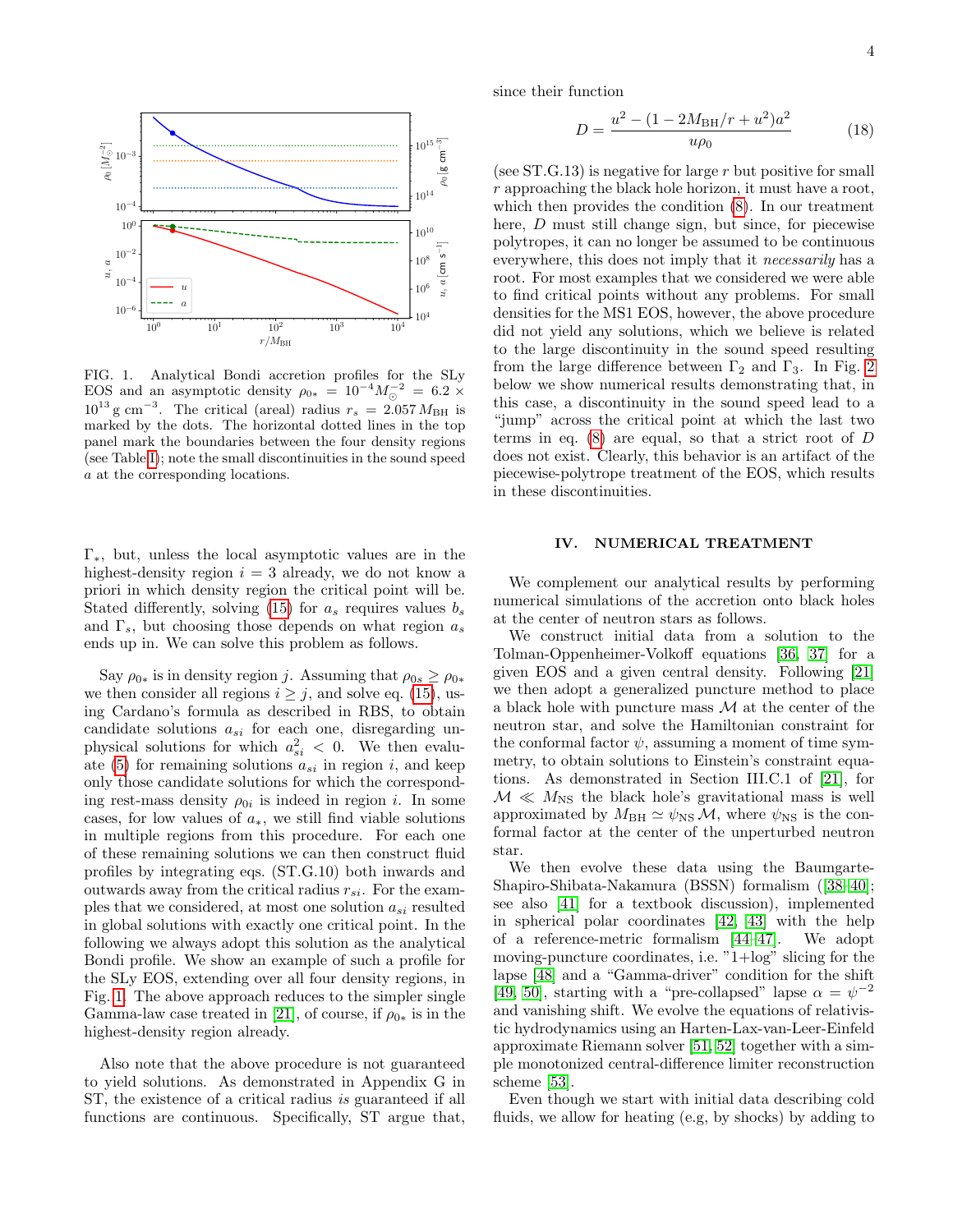the cold pressure [\(1\)](#page-1-8) thermal contributions. Specifically, we compute thermal contributions to the internal energy density  $U \equiv \rho_0 \epsilon$  from

$$
U_{\rm th} = U - U_{\rm cold} = \rho_0 (\epsilon - \epsilon_{\rm cold}),\tag{19}
$$

where  $\rho_0$  and  $\epsilon$  are computed from the dynamically evolved quantities, and  $\epsilon_{\text{cold}}$  is given by [\(2\)](#page-1-9). We then write  $U_{\text{th}} = U_{\text{nucl}} + U_{\text{rad}}$ , where  $U_{\text{nucl}}$  accounts for finitetemperature corrections to an ideal, nonrelativistic, nucleon Fermi gas,

$$
U_{\text{nucl}} = \frac{(3\pi^2)^{1/3} m_{\text{B}}}{6\hbar^2} n^{1/3} (k_{\text{B}}T)^2, \tag{20}
$$

and  $U_{\text{rad}}$  for contributions from radiation,

$$
U_{\rm rad} = \eta a_{\rm rad} T^4 \tag{21}
$$

(compare, e.g., [\[54\]](#page-9-2)). In the above equations  $m<sub>B</sub>$  is the baryon mass,  $n = \rho_0/m_B$  the baryon number density,  $k_B$  the Boltzmann constant,  $\hbar$  Planck's constant,  $T$  the temperature,  $a_{rad}$  the radiation constant, and the non-dimensional constant  $\eta$  depends on which particles contribute to the radiation. Allowing for photons  $(\eta_{\text{ph}} = 1)$ , three flavors of neutrinos  $(\eta_{\nu} = 3 \times 7/8)$ , as well as electron-positron pairs  $(\eta_{\text{pairs}} = 7/4)$  we have  $\eta = \eta_{\text{ph}} + \eta_{\nu} + \eta_{\text{pairs}} = 43/8.$  Finally we compute the pressure  $P = P_{\text{cold}} + P_{\text{th}}$  using

$$
P_{\text{th}} = P_{\text{nucl}} + P_{\text{rad}} = (\Gamma_{\text{th}} - 1) U_{\text{nucl}} + \frac{1}{3} U_{\text{rad}} \qquad (22)
$$

where  $\Gamma_{\text{th}} = 5/3$  for nonrelativistic nucleons.

In all our simulations we observe a transition from our (astrophysically artificial) initial data to a nearly time-independent equilibrium solution describing accretion onto the black hole. Especially for initial data with smaller initial densities we see that this transition launches an outgoing shock wave; the accretion solution is then attained inside this shock wave. While this shock wave does lead to some heating, we find that this heating is small, especially for large initial densities, and presumably transient, so that we still find good agreement between our numerical and analytical solutions, even though the latter has been constructed for a cold gas.

In order to measure the accretion rate we monitor the flux  $\mathcal F$  of rest-mass through spheres  $\mathcal S$  of radius  $r$ ,

$$
\mathcal{F}(r) = -\int_{\mathcal{S}} \sqrt{-g} \,\rho_0 u^r d\theta d\varphi,\tag{23}
$$

where  $g$  is the determinant of the spacetime metric (see, e.g., Appendix A in [\[55\]](#page-9-3)). The accretion rate is then given by the flux  $F$  evaluated on the horizon

<span id="page-4-2"></span>
$$
\dot{M}_0 = \mathcal{F}(r_{\text{hor}}). \tag{24}
$$

As in [\(11\)](#page-2-0), this rate measures the accretion of rest mass rather than the change of the black hole's gravitational



<span id="page-4-1"></span>FIG. 2. Numerical profiles of the two last terms in the condition [\(8\)](#page-2-2) for a critical point, namely  $M_{BH}/(2r)$  and  $a^2/(1+3a^2)$ , for the MS1 EOS with  $\rho_0 = 7.5 \times 10^{-4} M_{\odot}^{-2}$ at coordinate times  $t = 1.4 \times 10^3 M_{\text{BH}}$ , after the evolution has relaxed into stationary equilibrium. The crosses show grid points used in our simulation. The discontinuity in the sound speed a prevents an equality of the two terms in this case, so that analytical procedure of Section [III](#page-1-1) does not yield a critical point (compare the discussion at the end of Section [III\)](#page-1-1).

mass. Note also that [\(24\)](#page-4-2) measures the accretion rate as seen by an observer at infinity, i.e. at large distances  $r \gg R_{\rm NS}$  from the neutron star, while [\(11\)](#page-2-0) measures that as seen by a local asympotic observer with  $M_{\rm BH} \ll$  $r \ll R_{\text{NS}}$ . As discussed in Section III.C.2 of [\[21\]](#page-7-14), we may compute the former from the latter using

<span id="page-4-3"></span>
$$
\dot{M}_0 = \alpha_* \dot{M}_0^*,\tag{25}
$$

where  $\alpha_*$  is the lapse function in the local asymptotic region.

#### <span id="page-4-0"></span>V. RESULTS

We perform numerical simulations for the EOSs listed in Table [II.](#page-2-1) For our analytical treatment, we adopt as the central density of the unperturbed neutron star a value just below that of the maximum mass configuration, as well as some smaller densities, for each EOS. We then compute the analytical accretion rate from [\(11\)](#page-2-0). We compare these rates to our numerical simulation values from [\(24\)](#page-4-2), adopting neutron star models with the central densities in the absence of the black hole identical to those chosen above. We provide details of all our results in Table [III;](#page-5-0) in particular we list the analytical and numerical values for the accretion rates as measured by an observer at infinity.

As we discussed in Section [III,](#page-1-1) the analytical approach described there does not yield analytical solutions for the MS1 EOS for our smaller central densities. Recall that this approach relies on identifying a critical point defined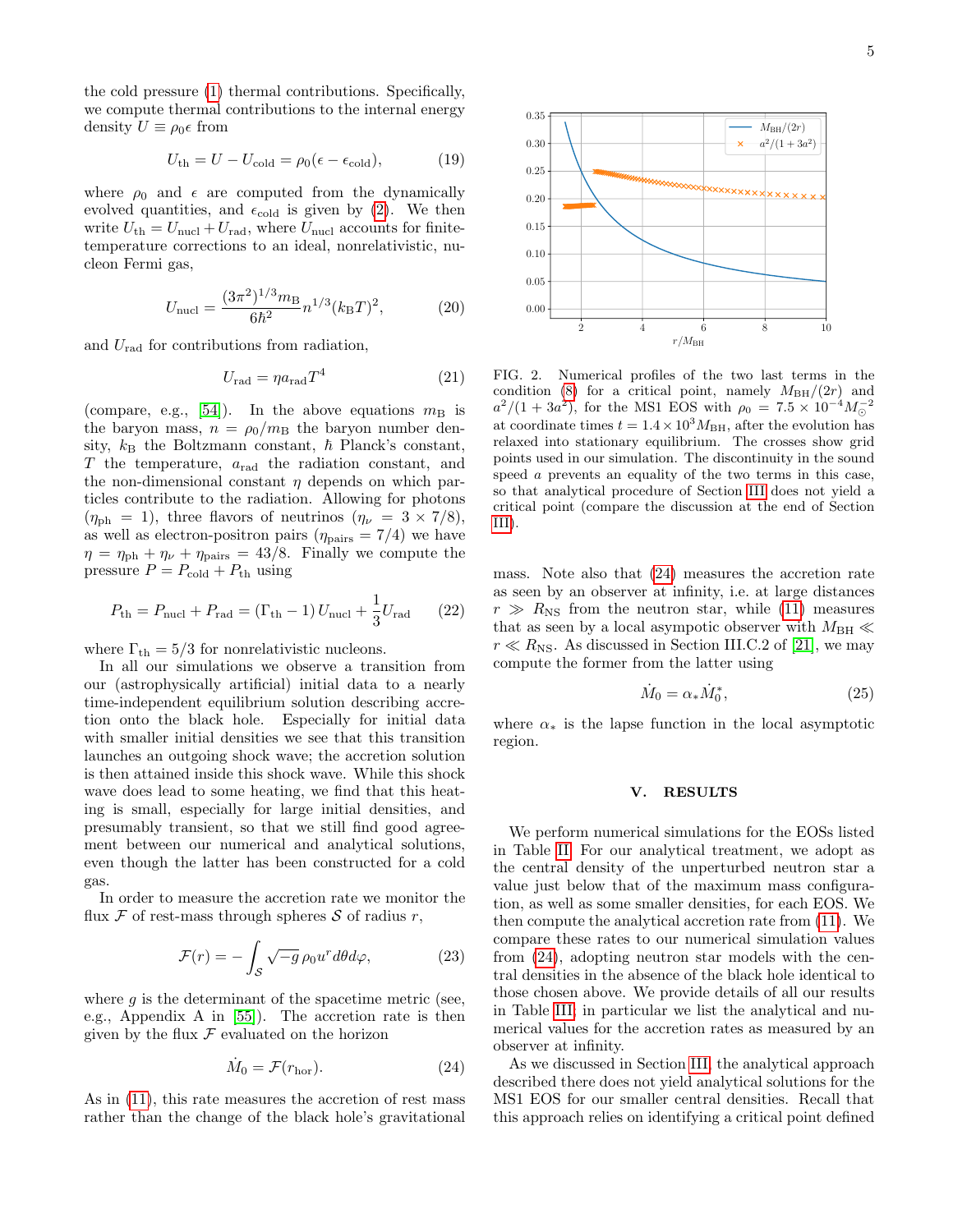| $EOS  \rho_{0*}$ | $\alpha$<br>$\rm cm$ | ⊥⊿⊿ி<br>$M$ BH | $1 M \odot$<br>М |  | $\mathbf{r}$<br>$/M_{\rm BH}^2$<br>$M_0$<br>$1M-1$ | IИс | u. | $\alpha_* Mc$ | IVI | $\mathbf{r}$<br>$/M_{\rm BH}^2$<br>$M_0$<br>1ML<br>$\sim$ |  |
|------------------|----------------------|----------------|------------------|--|----------------------------------------------------|-----|----|---------------|-----|-----------------------------------------------------------|--|
|------------------|----------------------|----------------|------------------|--|----------------------------------------------------|-----|----|---------------|-----|-----------------------------------------------------------|--|

|    | $\cdots$                                                     |                                               |       |       |        |       |                                                                       |                                                                                         |       |
|----|--------------------------------------------------------------|-----------------------------------------------|-------|-------|--------|-------|-----------------------------------------------------------------------|-----------------------------------------------------------------------------------------|-------|
|    | $SL_{\rm V}$   $1.99 \times 10^{15}$   $1.52 \times 10^{-6}$ |                                               | 2.06  | 3.41  | 0.139  |       |                                                                       | $ 3.21 \times 10^{-13} 0.432 1.39 \times 10^{-13} 1.39 \times 10^{-13}$                 | 0.060 |
|    |                                                              | $9.92 \times 10^{14}$ $ 1.25 \times 10^{-6} $ | 1.56  | 1.55  | 0.0969 |       |                                                                       | $1.51 \times 10^{-13}   0.636   9.60 \times 10^{-14}   9.70 \times 10^{-14}$            | 0.062 |
|    |                                                              | $4.96 \times 10^{14}$ $ 1.08 \times 10^{-6} $ | 0.579 | 0.442 | 0.0812 |       |                                                                       | $ 9.47 \times 10^{-14} 0.853 8.08 \times 10^{-14} 8.09 \times 10^{-14}$                 | 0.069 |
|    | AP3 $1.68 \times 10^{15}$ $1.58 \times 10^{-6}$              |                                               | 2.38  | 4.67  | 0.099  |       |                                                                       | $\left 2.47\times10^{-13}\right 0.398\left 9.83\times10^{-14}\right 9.91\times10^{-14}$ | 0.040 |
|    |                                                              | $8.37 \times 10^{14}$ 1.25 $\times 10^{-6}$   | 1.61  | 1.68  | 0.0682 |       | $1.07 \times 10^{-13}   0.645   6.90 \times 10^{-14}  $               | $6.83 \times 10^{-14}$                                                                  | 0.044 |
|    |                                                              | $4.19 \times 10^{14}$ 1.06 $\times 10^{-6}$   | 0.402 | 0.254 | 0.0595 |       | $\left 6.69\times10^{-14}\right 0.890\left 5.95\times10^{-14}\right $ | $5.95 \times 10^{-14}$                                                                  | 0.053 |
|    | AP4 $1.80 \times 10^{15}$ $1.55 \times 10^{-6}$              |                                               | 2.20  | 4.36  | 0.107  |       |                                                                       | $\left 2.58\times10^{-13}\right 0.418\left 1.08\times10^{-13}\right 1.07\times10^{-13}$ | 0.045 |
|    |                                                              | $8.99 \times 10^{14}$ $ 1.22 \times 10^{-6} $ | 1.37  | 1.35  | 0.0770 |       |                                                                       | $1.15 \times 10^{-13}  0.675 7.76 \times 10^{-14}  7.71 \times 10^{-14}$                | 0.052 |
|    |                                                              | $4.50 \times 10^{14}$ $ 1.05 \times 10^{-6} $ | 0.36  | 0.201 | 0.0686 |       | $7.56 \times 10^{-14}  0.897 6.78 \times 10^{-14}$                    | $6.80 \times 10^{-14}$                                                                  | 0.062 |
|    | MS1 $9.30 \times 10^{14}$ $1.45 \times 10^{-6}$              |                                               | 2.69  | 6.57  | 0.141  |       |                                                                       | $\left 2.96\times10^{-13}\right 0.474\left 1.40\times10^{-13}\right 1.42\times10^{-13}$ | 0.068 |
|    |                                                              | $4.65 \times 10^{14}$ 1.18 $\times 10^{-6}$   | 1.54  |       |        | 0.717 |                                                                       | $5.38 \times 10^{-14}$                                                                  | 0.039 |
|    |                                                              | $2.33 \times 10^{14}$ 1.05 $\times 10^{-6}$   | 0.39  |       |        | 0.910 |                                                                       | $4.35 \times 10^{-14}$                                                                  | 0.039 |
| H4 | $1.55 \times 10^{15}$ $1.40 \times 10^{-6}$                  |                                               | 2.00  | 1.98  | 0.176  |       |                                                                       | $ 3.45 \times 10^{-13} 0.508 1.75 \times 10^{-13} 1.766 \times 10^{-13}$                | 0.090 |
|    |                                                              | $7.75 \times 10^{14}$ $ 1.24 \times 10^{-6} $ | 1.68  | 1.28  | 0.121  |       |                                                                       | $1.86 \times 10^{-13}   0.655   1.22 \times 10^{-13}   1.213 \times 10^{-13}  $         | 0.079 |
|    |                                                              | $3.88 \times 10^{14}$ 1.10 $\times 10^{-6}$   | 0.81  | 0.772 | 0.0916 |       |                                                                       | $1.11 \times 10^{-13}  0.830  9.21 \times 10^{-14}   9.26 \times 10^{-14}$              | 0.077 |
|    |                                                              |                                               |       |       |        |       |                                                                       |                                                                                         |       |

<span id="page-5-1"></span><sup>a</sup> Values for accretion rates  $M_0$  in units of solar mass per year,  $\dot{M}_0$  [ $M_{\odot}/yr$ ], can be computed from the dimensionless values  $\dot{M}_0$  provided here using  $\dot{M}_0$  [ $M_{\odot}/yr$ ] = 6.43 × 10<sup>12</sup> $M_{\odot}$  yr<sup>-1</sup> $\dot$ 

<span id="page-5-0"></span>TABLE III. Accretion rates for different EOSs and neutron star densities, all for black holes with puncture mass  $\mathcal{M} = 10^{-6} M_{\odot}$ . The rest-mass densities  $\rho_{0*}$  refer to those observed by a local asymptotic observer, and are very similar to the central density of the corresponding neutron star in the absence of a black hole. For each EOS and central density we list, all in units of solar masses, the resulting black-hole gravitational mass  $M_{\rm BH}$ , the total gravitational mass M, the accretion eigenvalue  $\lambda$  [\(12\)](#page-2-5), the value of  $\dot{M}_0^*/M_{\rm BH}^2$  from [\(11\)](#page-2-0), the resulting analytical accretion rate  $\dot{M}_0^*$  as measured by a local asymptotic observer, this observer's value of the lapse  $\alpha_*$  and the corresponding analytical accretion rate as measured by an observer at infinity  $\alpha_* \dot{M}_0^*$ (see [25\)](#page-4-3), as well as the numerical accretion rate  $\dot{M}_0$  as computed from [\(24\)](#page-4-2). For the MS1 EOS and for the smaller central densities the analytical approach of Section [III](#page-1-1) did not yield solutions; see text for details.

by equality between the three terms in eq. [\(8\)](#page-2-2). The first of these three points,  $u_s$ , is a gauge-dependent quantity, but the last two terms are gauge-invariant. In Fig. [3](#page-6-1) we therefore show numerical profiles of the these two terms for the MS1 EOS and  $\rho_0 = 7.5 \times 10^{-4} M_{\odot}^{-2} = 4.65 \times 10^{14} M_{\odot}^{-2}$  $10^{14}$ g cm<sup>-3</sup> at a sufficiently late time for the evolution to have settled into a stationary equilibrium solution close to the black hole. We see that the difference between the two terms,  $M_{\rm BH}/(2r) - a^2/(1 - 3a^2)$ , does indeed change sign; however, this difference does not have a root because of the discontinuity of a, as we had discussed in Section [III.](#page-1-1) This discontinuity, and hence the absence of a point at which equality in [\(8\)](#page-2-2) holds, is an artifact of the PWP representation of the EOS. We note, however, that the numerical solution with its finite grid effectively interpolates between the discontinuity, thereby passing through a critical point and achieving a smooth flow and well-defined accretion rate, as indicated in Table [III.](#page-5-0)

In the last column of Table [III](#page-5-0) we list the ratios  $\dot{M}_0/M_{\rm BH}^2$  and note that, for each EOS, these values depend only weakly on the central density or, equivalently, the mass of the neutron star host. Even between different EOS these values do not vary significantly. We may therefore approximate the accretion rate, for any of the EOSs and central densities considered here, as

<span id="page-5-2"></span>
$$
\dot{M}_0 \simeq \chi \left( M_{\rm BH}/M_\odot \right)^2 \tag{26}
$$

where, within about 30% or so,  $\chi \simeq 0.06$ . Using  $M_{\odot} =$ 

 $4.9 \times 10^{-6}$  s =  $1.6 \times 10^{-13}$  yr we may write [\(26\)](#page-5-2) as

<span id="page-5-5"></span>
$$
\dot{M}_0 \simeq 4.0 \times 10^{-9} \frac{M_\odot}{\text{yr}} \left(\frac{M_{\text{BH}}}{10^{-10} M_\odot}\right)^2, \qquad (27)
$$

which is just slightly larger than the minimum accretion rate reported in [\[22\]](#page-7-15) (where it was computed under the assumption of single Gamma-law EOSs).[2](#page-5-3)

We also show examples of accretion profiles, computed both numerically and analytically, in Fig. [3.](#page-6-1) We note that for many of the examples that we considered these profiles feature superluminal sound speeds  $a > c$  in regions close to the black hole. This behavior is not unexpected; as discussed in RBS, it is unavoidable when  $\Gamma \geq 3$ , and will also occur for softer EOS with  $2 < \Gamma < 3$  if the asymptotic densities are sufficiently high. Ref. [\[7\]](#page-7-16) also noted the appearance of superluminal sound speeds for some EOSs, and artificially adjusted those EOSs in the corresponding high-density regimes to ensure that  $a < c$ . We instead allow the sound speed to exceed the speed of light, both in our analytical and numerical treatment.<sup>[3](#page-5-4)</sup>

<span id="page-5-3"></span><sup>2</sup> Note that [\[22\]](#page-7-15) provided estimates for the rate of gravitational mass-energy accretion, which, during the quasi-stationary Bondi accretion phase, is slightly larger than that for the accretion of rest mass (see Table III in [\[21\]](#page-7-14)).

<span id="page-5-4"></span><sup>3</sup> In the latter, the sound speed is needed in the approximate Rie-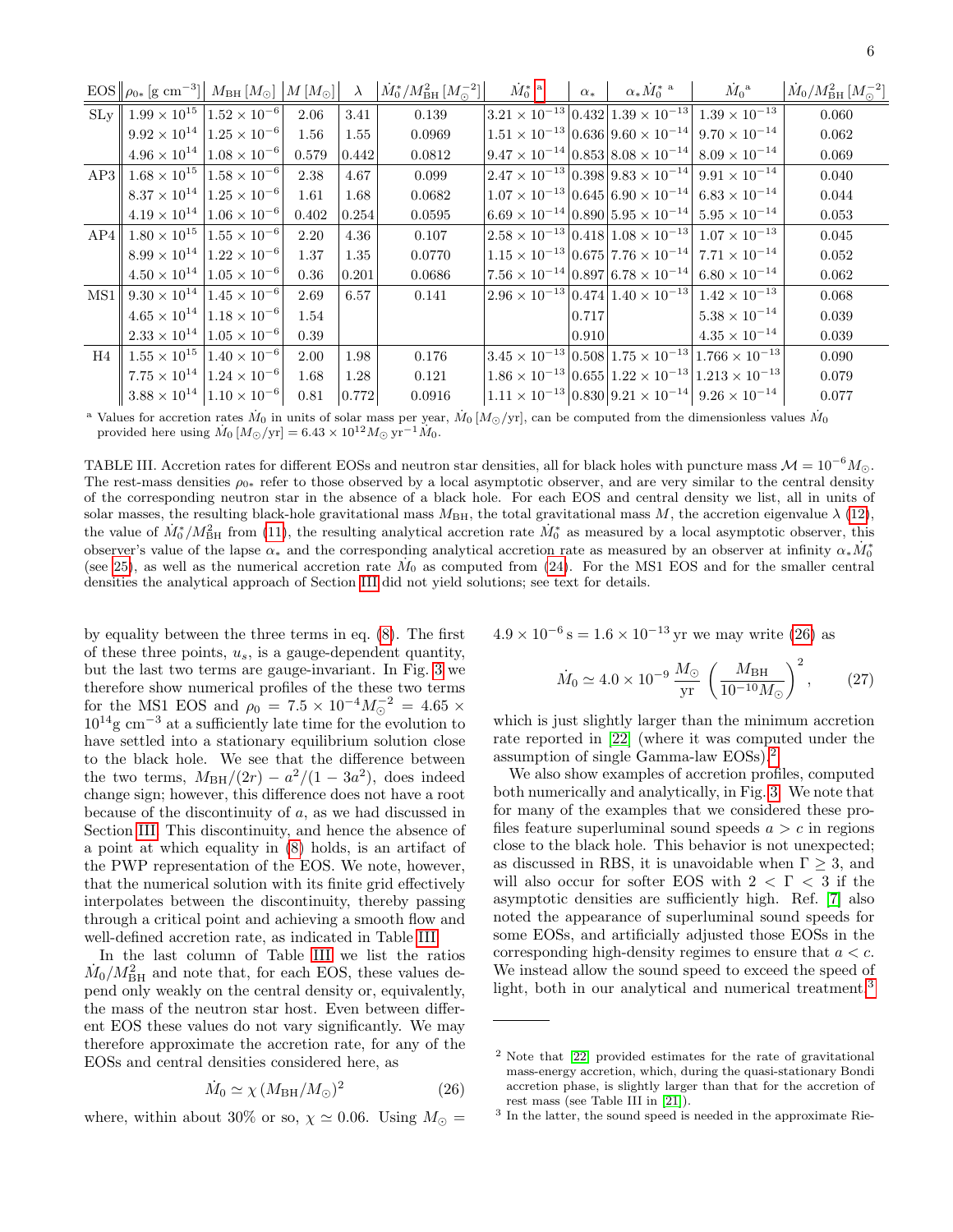

<span id="page-6-1"></span>FIG. 3. Analytical and numerical profiles of accretion flow onto a black hole at the center of a neutron star. On the left we show results for the SLy EOS, starting with a central rest-mass density of  $\rho_{0*} = 0.0016 M_{\odot}^{-2} = 9.92 \times 10^{14}$  g cm<sup>-3</sup>, while on the right we show results for the AP4 EOS with  $\rho_{0*} = 0.00145 M_{\odot}^{-2} = 8.99 \times 10^{14} \text{ g cm}^{-3}$ . The top panels show rest-mass densities, the middle panels the sound speeds, and the bottom panels the flux  $\mathcal{F}$ , all as function of areal radius r. In each panel the solid line represents analytical results from the relativistic Bondi formalism, while the dotted lines represent numerical snapshots at coordinate times  $t = 1.4 \times 10^3 M_{BH}$ , after the solution has settled down to an equilibrium solution in a region around the black hole. The small insets show the rest-mass densities in the entire star. The oscillations in the flux at large distances from the black hole emerge in the wake of the outgoing shock wave that is triggered by the transition from our initial data to the steady-state accretion solution.

The possibility of the sound speed becoming superluminal in ultradense matter has certainly been discussed in the past (see, e.g., [\[56\]](#page-9-4)). While the equations admit such solutions without breaking down, there are strong arguments for rejecting such behavior on causality grounds, as it violates a basic principle of relativity, as emphasized by [\[57\]](#page-9-5).

The appearance of superluminal sounds speeds may be a consequence of either the underlying EOSs or their PWP representation, of course. To justify some EOSs and their PWP fits for treatments involving stable neutron stars, it is sometimes argued that the sound speed at the stellar core remains subluminal even for the maximum-mass configuration. However, the solutions that we present here provide examples of stationary equilibrium solutions in which the densities significantly exceed superluminal values for such configurations containing small black holes, even outside black-hole horizons. These solutions provide motivation for constructing nuclear EOSs and PWP fits that do not exhibit unphysical superluminal behavior even at these high densities.

# <span id="page-6-0"></span>VI. SUMMARY

We generalize relativistic Bondi solutions describing accretion onto Schwarzschild black holes to allow for realistic, nuclear EOSs approximated by PWPs. In most cases, these solutions can be constructed by identifying a critical point in the accretion flow, as for single Gammalaw EOSs. In just a few cases, however, we found that the discontinuities in the sounds speed, which result from the PWP approximation of the EOS, prevent the identification of the critical point in this approach. However, our time-dependent numerical simulations encounter no problems even for these cases and relax to stationary flows for all cases considered. We apply our analytical solutions to model accretion onto black holes harbored inside neutron stars, and find excellent agreement with the numerical simulations of this scenario. The accretion rates are all very close to a nearly universal minimum accretion rate (see RBS); they depend primarily on the black hole mass, and only weakly on the EOS and the neutron star properties. Ignoring the small differences in the accretion rates for rest mass and gravitational mass (see  $[21, 22]$  $[21, 22]$ ) we may also integrate  $(27)$  to obtain the neutron star's survival time

<span id="page-6-2"></span>
$$
t_{\text{surv}} \simeq \frac{M_{\odot}}{\chi} \left(\frac{M_{\odot}}{M_0}\right) \simeq 8.2 \times 10^5 \,\text{s} \left(\frac{10^{-10} M_{\odot}}{M_0}\right), \tag{28}
$$

where  $M_0$  is the initial black hole mass, and where we have adopted  $\chi \simeq 0.06$  in the last equality. The survival time [\(28\)](#page-6-2) is slightly smaller, but close to the maximum survival time reported by [\[22\]](#page-7-15),  $t_{\text{max}} \simeq 1.0 \times$  $10^6$  s ( $10^{-10} M_{\odot}/M_0$ ). This timescale has been invoked to

mann solver. Transforming the sound speed from the fluid frame to the coordinate frame involves taking a square root of a number that may become negative if  $a > c$ . In order to prevent the code from crashing we tried different approaches, including setting this number artificially to zero. Comparing these different approaches revealed very little difference in our results.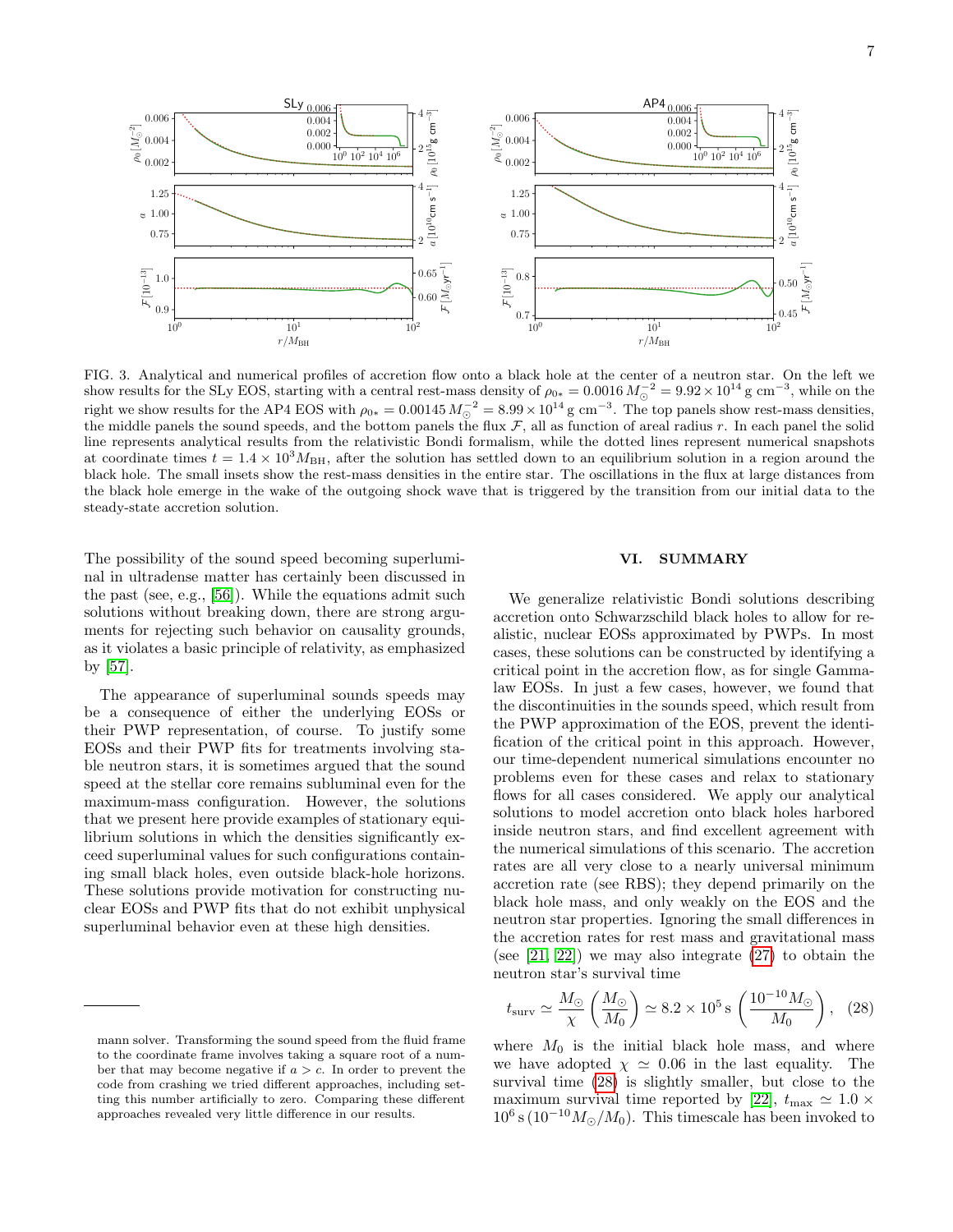set constraints on the masses of primordial black holes [\[5,](#page-7-4) [8\]](#page-7-1) (but see also [\[16\]](#page-7-7)).

Finally, we caution that many of these solutions feature superluminal sound speeds, and emphasize the requirement that any viable EOS and its PWP representation must avoid this unphysical behavior at the supranuclear densities encountered here.

# ACKNOWLEDGMENTS

It is a pleasure to thank Charles Gammie, Chloe Richards, Lunan Sun, and Antonios Tsokaros for nu-

- <span id="page-7-0"></span>[1] I. Goldman and S. Nussinov, Weakly interacting massive particles and neutron stars, [Phys. Rev. D](https://doi.org/10.1103/PhysRevD.40.3221) 40, 3221 [\(1989\).](https://doi.org/10.1103/PhysRevD.40.3221)
- [2] A. de Lavallaz and M. Fairbairn, Neutron stars as dark matter probes, Phys. Rev. D 81[, 123521 \(2010\),](https://doi.org/10.1103/PhysRevD.81.123521) [arXiv:1004.0629 \[astro-ph.GA\].](https://arxiv.org/abs/1004.0629)
- <span id="page-7-8"></span>[3] J. Bramante and T. Linden, Detecting Dark Matter with Imploding Pulsars in the Galactic Center, [Phys. Rev.](https://doi.org/10.1103/PhysRevLett.113.191301) Lett. 113[, 191301 \(2014\),](https://doi.org/10.1103/PhysRevLett.113.191301) [arXiv:1405.1031 \[astro-ph.HE\].](https://arxiv.org/abs/1405.1031)
- [4] J. Bramante and F. Elahi, Higgs portals to pulsar collapse, Phys. Rev. D 91[, 115001 \(2015\),](https://doi.org/10.1103/PhysRevD.91.115001) [arXiv:1504.04019](https://arxiv.org/abs/1504.04019) [\[hep-ph\].](https://arxiv.org/abs/1504.04019)
- <span id="page-7-4"></span>[5] F. Capela, M. Pshirkov, and P. Tinyakov, Constraints on primordial black holes as dark matter candidates from capture by neutron stars, [Phys. Rev. D](https://doi.org/10.1103/PhysRevD.87.123524) 87, 123524 [\(2013\),](https://doi.org/10.1103/PhysRevD.87.123524) [arXiv:1301.4984 \[astro-ph.CO\].](https://arxiv.org/abs/1301.4984)
- <span id="page-7-9"></span>[6] J. Bramante, T. Linden, and Y.-D. Tsai, Searching for dark matter with neutron star mergers and quiet kilonovae, Phys. Rev. D 97[, 055016 \(2018\),](https://doi.org/10.1103/PhysRevD.97.055016) [arXiv:1706.00001](https://arxiv.org/abs/1706.00001) [\[hep-ph\].](https://arxiv.org/abs/1706.00001)
- <span id="page-7-16"></span>[7] W. E. East and L. Lehner, Fate of a neutron star with an endoparasitic black hole and implications for dark matter, Phys. Rev. D 100[, 124026 \(2019\),](https://doi.org/10.1103/PhysRevD.100.124026) [arXiv:1909.07968](https://arxiv.org/abs/1909.07968)  $\left[\text{gr-qc}\right]$ .
- <span id="page-7-1"></span>[8] Y. Génolini, P. D. Serpico, and P. Tinyakov, Revisiting primordial black hole capture into neutron stars, [Phys.](https://doi.org/10.1103/PhysRevD.102.083004) Rev. D 102[, 083004 \(2020\),](https://doi.org/10.1103/PhysRevD.102.083004) [arXiv:2006.16975 \[astro](https://arxiv.org/abs/2006.16975)[ph.HE\].](https://arxiv.org/abs/2006.16975)
- <span id="page-7-2"></span>[9] S. Hawking, Gravitationally collapsed objects of very low mass, [Mon. Not. R. Astron. Soc.](https://doi.org/10.1093/mnras/152.1.75) 152, 75 (1971).
- <span id="page-7-3"></span>[10] D. Markovic, Evolution of a primordial black hole inside a rotating solar-type star, [Mon. Not. R. Astron. Soc.](https://doi.org/10.1093/mnras/277.1.25) 277, [25 \(1995\).](https://doi.org/10.1093/mnras/277.1.25)
- <span id="page-7-5"></span>[11] F. Kühnel and K. Freese, Constraints on primordial black holes with extended mass functions, [Phys. Rev. D](https://doi.org/10.1103/PhysRevD.95.083508) **95**. [083508 \(2017\),](https://doi.org/10.1103/PhysRevD.95.083508) [arXiv:1701.07223 \[astro-ph.CO\].](https://arxiv.org/abs/1701.07223)
- [12] B. Carr and F. Kühnel, Primordial Black Holes as Dark Matter: Recent Developments, Annual Review of Nuclear and Particle Science 70 (2020), [arXiv:2006.02838](https://arxiv.org/abs/2006.02838) [\[astro-ph.CO\].](https://arxiv.org/abs/2006.02838)
- [13] B. Carr, K. Kohri, Y. Sendouda, and J. Yokoyama, Constraints on Primordial Black Holes, [arXiv:2002.12778](https://arxiv.org/abs/arXiv:2002.12778) [\[astro-ph.CO\]](https://arxiv.org/abs/arXiv:2002.12778) (2020).
- [14] M. Sasaki, T. Suyama, T. Tanaka, and S. Yokoyama, Primordial black holes—perspectives in gravitational wave

merous helpful conversations. SCS acknowledges support through an undergraduate research fellowship at Bowdoin College. This work was supported in part by National Science Foundation (NSF) grants PHY-1707526 and PHY-2010394 to Bowdoin College, and NSF grants PHY-1662211 and PHY-2006066 and National Aeronautics and Space Administration (NASA) grant 80NSSC17K0070 to the University of Illinois at Urbana-Champaign.

astronomy, [Classical and Quantum Gravity](https://doi.org/10.1088/1361-6382/aaa7b4) 35, 063001 [\(2018\),](https://doi.org/10.1088/1361-6382/aaa7b4) [arXiv:1801.05235 \[astro-ph.CO\].](https://arxiv.org/abs/1801.05235)

- <span id="page-7-6"></span>[15] V. Vaskonen and H. Veermäe, Did NANOGrav see a signal from primordial black hole formation?, Phys. Rev. Lett. 126, 051303 (2021), [arXiv:2009.07832 \[astro](https://arxiv.org/abs/arXiv:2009.07832)[ph.CO\].](https://arxiv.org/abs/arXiv:2009.07832)
- <span id="page-7-7"></span>[16] P. Montero-Camacho, X. Fang, G. Vasquez, M. Silva, and C. M. Hirata, Revisiting constraints on asteroid-mass primordial black holes as dark matter candidates, [Journal of](https://doi.org/10.1088/1475-7516/2019/08/031) [Cosmology and Astroparticle Physics](https://doi.org/10.1088/1475-7516/2019/08/031) 2019, 031 (2019), [arXiv:1906.05950 \[astro-ph.CO\].](https://arxiv.org/abs/1906.05950)
- <span id="page-7-10"></span>[17] H. Bondi, On spherically symmetrical accretion, [Mon.](https://doi.org/10.1093/mnras/112.2.195) [Not. R. Astron. Soc.](https://doi.org/10.1093/mnras/112.2.195) 112, 195 (1952).
- <span id="page-7-11"></span>[18] F. C. Michel, Accretion of Matter by Condensed Objects, [Astrophys. Space Sci.](https://doi.org/10.1007/BF00649949) 15, 153 (1972).
- <span id="page-7-12"></span>[19] S. L. Shapiro and S. A. Teukolsky, Black Holes, White Dwarfs, and Neutron Stars: The Physics of Compact Objects (Wiley-VCH, New York, 1983).
- <span id="page-7-13"></span>[20] C. B. Richards, T. W. Baumgarte, and S. L. Shapiro, Relativistic Bondi accretion for stiff equations of state, Mon. Not. R. Astron. Soc. 502, 3003 (2021), [arXiv:2101.08797](https://arxiv.org/abs/2101.08797) [\[astro-ph.HE\].](https://arxiv.org/abs/2101.08797)
- <span id="page-7-14"></span>[21] C. B. Richards, T. W. Baumgarte, and S. L. Shapiro, Accretion onto a small black hole at the center of a neutron star, Phys. Rev. D 103[, 104009 \(2021\),](https://doi.org/10.1103/PhysRevD.103.104009) [arXiv:2102.09574](https://arxiv.org/abs/2102.09574) [\[astro-ph.HE\].](https://arxiv.org/abs/2102.09574)
- <span id="page-7-15"></span>[22] T. W. Baumgarte and S. L. Shapiro, Neutron stars harboring a primordial black hole: Maximum survival time, Phys. Rev. D 103[, L081303 \(2021\),](https://doi.org/10.1103/PhysRevD.103.L081303) [arXiv:2101.12220](https://arxiv.org/abs/2101.12220) [\[astro-ph.HE\].](https://arxiv.org/abs/2101.12220)
- <span id="page-7-17"></span>[23] C. Kouvaris and P. Tinyakov, Growth of black holes in the interior of rotating neutron stars, [Phys. Rev. D](https://doi.org/10.1103/PhysRevD.90.043512) 90, [043512 \(2014\),](https://doi.org/10.1103/PhysRevD.90.043512) [arXiv:1312.3764 \[astro-ph.SR\].](https://arxiv.org/abs/1312.3764)
- <span id="page-7-18"></span>[24] J. S. Read, B. D. Lackey, B. J. Owen, and J. L. Friedman, Constraints on a phenomenologically parametrized neutron-star equation of state, [Phys. Rev. D](https://doi.org/10.1103/PhysRevD.79.124032) 79, 124032 [\(2009\),](https://doi.org/10.1103/PhysRevD.79.124032) [arXiv:0812.2163 \[astro-ph\].](https://arxiv.org/abs/0812.2163)
- <span id="page-7-19"></span>[25] F. Douchin and P. Haensel, A unified equation of state of dense matter and neutron star structure, [Astronomy and](https://doi.org/10.1051/0004-6361:20011402) Astrophysics 380[, 151 \(2001\),](https://doi.org/10.1051/0004-6361:20011402) [arXiv:astro-ph/0111092](https://arxiv.org/abs/astro-ph/0111092) [\[astro-ph\].](https://arxiv.org/abs/astro-ph/0111092)
- <span id="page-7-20"></span>[26] A. Akmal, V. R. Pandharipande, and D. G. Ravenhall, Equation of state of nucleon matter and neutron star structure, [Phys. Rev. C](https://doi.org/10.1103/PhysRevC.58.1804) 58, 1804 (1998), [arXiv:nucl](https://arxiv.org/abs/nucl-th/9804027)[th/9804027 \[nucl-th\].](https://arxiv.org/abs/nucl-th/9804027)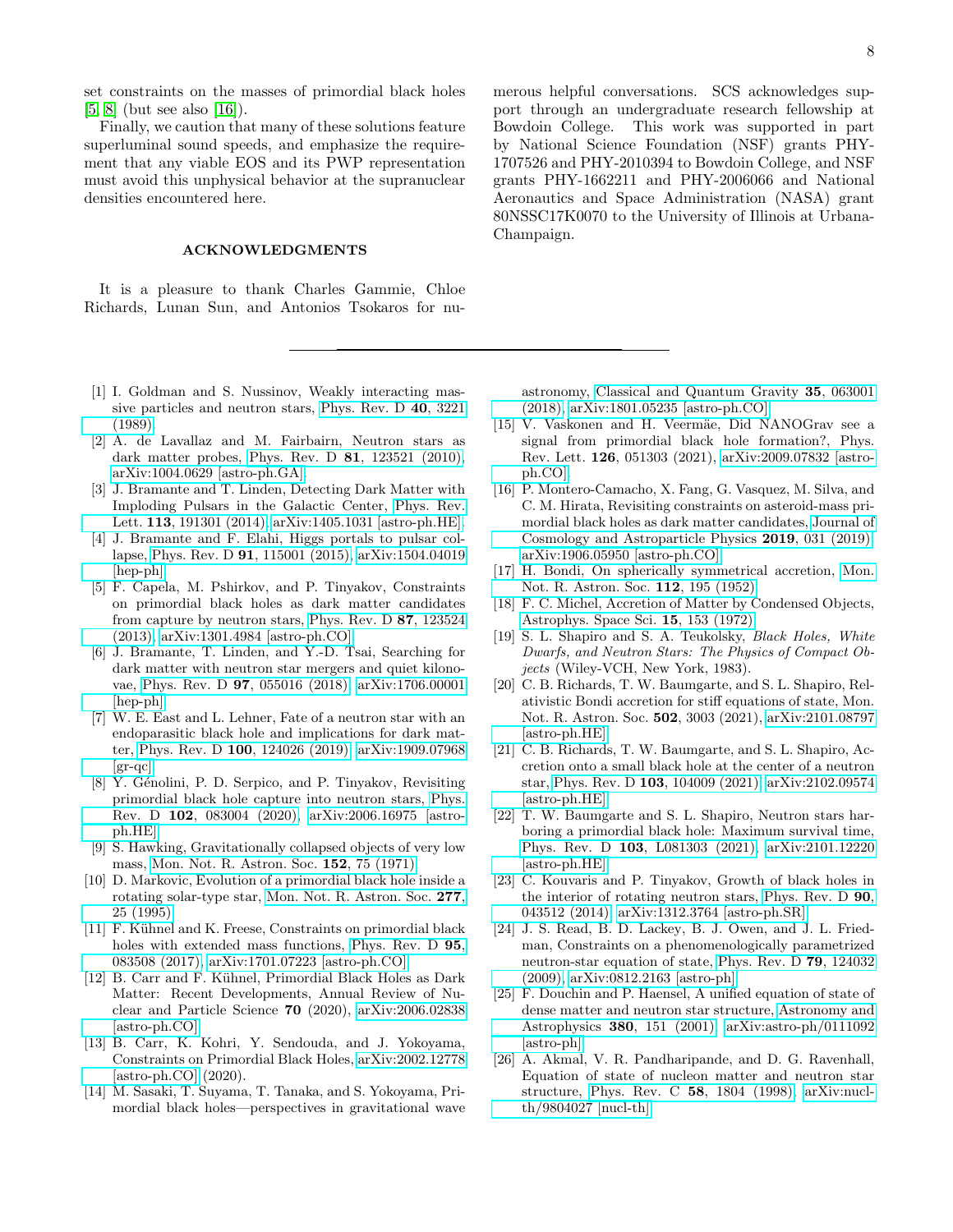- <span id="page-8-0"></span>[27] H. Müller and B. D. Serot, Relativistic mean-field theory and the high-density nuclear equation of state, [Nucl.](https://doi.org/10.1016/0375-9474(96)00187-X) Phys. A 606[, 508 \(1996\),](https://doi.org/10.1016/0375-9474(96)00187-X) [arXiv:nucl-th/9603037 \[nucl](https://arxiv.org/abs/nucl-th/9603037)[th\].](https://arxiv.org/abs/nucl-th/9603037)
- <span id="page-8-1"></span>[28] B. D. Lackey, M. Nayyar, and B. J. Owen, Observational constraints on hyperons in neutron stars, [Phys. Rev. D](https://doi.org/10.1103/PhysRevD.73.024021) 73[, 024021 \(2006\),](https://doi.org/10.1103/PhysRevD.73.024021) [arXiv:astro-ph/0507312 \[astro-ph\].](https://arxiv.org/abs/astro-ph/0507312)
- <span id="page-8-2"></span>[29] H. T. Cromartie, E. Fonseca, S. M. Ransom, P. B. Demorest, Z. Arzoumanian, H. Blumer, P. R. Brook, M. E. DeCesar, T. Dolch, J. A. Ellis, R. D. Ferdman, E. C. Ferrara, N. Garver-Daniels, P. A. Gentile, M. L. Jones, M. T. Lam, D. R. Lorimer, R. S. Lynch, M. A. McLaughlin, C. Ng, D. J. Nice, T. T. Pennucci, R. Spiewak, I. H. Stairs, K. Stovall, J. K. Swiggum, and W. W. Zhu, Relativistic Shapiro delay measurements of an extremely massive millisecond pulsar, [Nature Astronomy](https://doi.org/10.1038/s41550-019-0880-2) 4, 72 (2020), [arXiv:1904.06759 \[astro-ph.HE\].](https://arxiv.org/abs/1904.06759)
- <span id="page-8-3"></span>[30] E. Fonseca, H. T. Cromartie, T. T. Pennucci, P. S. Ray, A. Y. Kirichenko, S. M. Ransom, P. B. Demorest, I. H. Stairs, Z. Arzoumanian, L. Guillemot, A. Parthasarathy, M. Kerr, I. Cognard, P. T. Baker, H. Blumer, P. R. Brook, M. DeCesar, T. Dolch, F. A. Dong, E. C. Ferrara, W. Fiore, N. Garver-Daniels, D. C. Good, R. Jennings, M. L. Jones, V. M. Kaspi, M. T. Lam, D. R. Lorimer, J. Luo, A. McEwen, J. W. McKee, M. A. McLaughlin, N. McMann, B. W. Meyers, A. Naidu, C. Ng, D. J. Nice, N. Pol, H. A. Radovan, B. Shapiro-Albert, C. M. Tan, S. P. Tendulkar, J. K. Swiggum, H. M. Wahl, and W. W. Zhu, Refined Mass and Geometric Measurements of the High-mass PSR J0740+6620, [Astrophys. J. Lett.](https://doi.org/10.3847/2041-8213/ac03b8) 915, [L12 \(2021\),](https://doi.org/10.3847/2041-8213/ac03b8) [arXiv:2104.00880 \[astro-ph.HE\].](https://arxiv.org/abs/2104.00880)
- <span id="page-8-4"></span>[31] T. E. Riley, A. L. Watts, P. S. Ray, S. Bogdanov, S. Guillot, S. M. Morsink, A. V. Bilous, Z. Arzoumanian, D. Choudhury, J. S. Deneva, K. C. Gendreau, A. K. Harding, W. C. G. Ho, J. M. Lattimer, M. Loewenstein, R. M. Ludlam, C. B. Markwardt, T. Okajima, C. Prescod-Weinstein, R. A. Remillard, M. T. Wolff, E. Fonseca, H. T. Cromartie, M. Kerr, T. T. Pennucci, A. Parthasarathy, S. Ransom, I. Stairs, L. Guillemot, and I. Cognard, A NICER View of the Massive Pulsar PSR J0740+6620 Informed by Radio Timing and XMM-Newton Spectroscopy, arXiv e-prints , arXiv:2105.06980 (2021), [arXiv:2105.06980 \[astro-ph.HE\].](https://arxiv.org/abs/2105.06980)
- <span id="page-8-5"></span>[32] M. C. Miller, F. K. Lamb, A. J. Dittmann, S. Bogdanov, Z. Arzoumanian, K. C. Gendreau, S. Guillot, W. C. G. Ho, J. M. Lattimer, M. Loewenstein, S. M. Morsink, P. S. Ray, M. T. Wolff, C. L. Baker, T. Cazeau, S. Manthripragada, C. B. Markwardt, T. Okajima, S. Pollard, I. Cognard, H. T. Cromartie, E. Fonseca, L. Guillemot, M. Kerr, A. Parthasarathy, T. T. Pennucci, S. Ransom, and I. Stairs, The Radius of PSR J0740+6620 from NICER and XMM-Newton Data, arXiv e-prints , arXiv:2105.06979 (2021), [arXiv:2105.06979 \[astro-ph.HE\].](https://arxiv.org/abs/2105.06979)
- <span id="page-8-6"></span>[33] E. Fonseca, T. T. Pennucci, J. A. Ellis, I. H. Stairs, D. J. Nice, S. M. Ransom, P. B. Demorest, Z. Arzoumanian, K. Crowter, T. Dolch, R. D. Ferdman, M. E. Gonzalez, G. Jones, M. L. Jones, M. T. Lam, L. Levin, M. A. McLaughlin, K. Stovall, J. K. Swiggum, and W. Zhu, The NANOGrav Nine-year Data Set: Mass and Geometric Measurements of Binary Millisecond Pulsars, [Astrophys.](https://doi.org/10.3847/0004-637X/832/2/167) J. 832[, 167 \(2016\),](https://doi.org/10.3847/0004-637X/832/2/167) [arXiv:1603.00545 \[astro-ph.HE\].](https://arxiv.org/abs/1603.00545)
- <span id="page-8-7"></span>[34] J. Antoniadis, P. C. C. Freire, N. Wex, T. M. Tauris, R. S. Lynch, M. H. van Kerkwijk, M. Kramer, C. Bassa, V. S.

Dhillon, T. Driebe, J. W. T. Hessels, V. M. Kaspi, V. I. Kondratiev, N. Langer, T. R. Marsh, M. A. McLaughlin, T. T. Pennucci, S. M. Ransom, I. H. Stairs, J. van Leeuwen, J. P. W. Verbiest, and D. G. Whelan, A Massive Pulsar in a Compact Relativistic Binary, [Science](https://doi.org/10.1126/science.1233232) 340, [448 \(2013\),](https://doi.org/10.1126/science.1233232) [arXiv:1304.6875 \[astro-ph.HE\].](https://arxiv.org/abs/1304.6875)

- <span id="page-8-8"></span>[35] L. S. C. Abbott, B. P. et.al. and V. Collaboration), Properties of the Binary Neutron Star Merger GW170817, [Physical Review X](https://doi.org/10.1103/PhysRevX.9.011001) 9, 011001 (2019), [arXiv:1805.11579](https://arxiv.org/abs/1805.11579)  $\left[\text{gr-qc}\right]$ .
- <span id="page-8-9"></span>[36] R. C. Tolman, Static Solutions of Einstein's Field Equations for Spheres of Fluid, [Physical Review](https://doi.org/10.1103/PhysRev.55.364) 55, 364 [\(1939\).](https://doi.org/10.1103/PhysRev.55.364)
- <span id="page-8-10"></span>[37] J. R. Oppenheimer and G. M. Volkoff, On Massive Neutron Cores, [Physical Review](https://doi.org/10.1103/PhysRev.55.374) 55, 374 (1939).
- <span id="page-8-11"></span>[38] T. Nakamura, K. Oohara, and Y. Kojima, General Relativistic Collapse to Black Holes and Gravitational Waves from Black Holes, [Progress of Theoretical Physics Sup](https://doi.org/10.1143/PTPS.90.1)plement 90[, 1 \(1987\).](https://doi.org/10.1143/PTPS.90.1)
- [39] M. Shibata and T. Nakamura, Evolution of threedimensional gravitational waves: Harmonic slicing case, [Phys. Rev. D](https://doi.org/10.1103/PhysRevD.52.5428) 52, 5428 (1995).
- <span id="page-8-12"></span>[40] T. W. Baumgarte and S. L. Shapiro, Numerical integration of Einstein's field equations, [Phys. Rev. D](https://doi.org/10.1103/PhysRevD.59.024007) 59, [024007 \(1999\),](https://doi.org/10.1103/PhysRevD.59.024007) [arXiv:gr-qc/9810065 \[gr-qc\].](https://arxiv.org/abs/gr-qc/9810065)
- <span id="page-8-13"></span>[41] T. W. Baumgarte and S. L. Shapiro, Numerical Relativity: Solving Einstein's Equations on the Computer (Cambridge University Press, 2010).
- <span id="page-8-14"></span>[42] T. W. Baumgarte, P. J. Montero, I. Cordero-Carrión, and E. Müller, Numerical relativity in spherical polar coordinates: Evolution calculations with the BSSN formulation, Phys. Rev. D 87[, 044026 \(2013\),](https://doi.org/10.1103/PhysRevD.87.044026) [arXiv:1211.6632](https://arxiv.org/abs/1211.6632)  $\left[\text{gr-qc}\right]$ .
- <span id="page-8-15"></span>[43] T. W. Baumgarte, P. J. Montero, and E. Müller, Numerical relativity in spherical polar coordinates: Offcenter simulations, Phys. Rev. D 91[, 064035 \(2015\),](https://doi.org/10.1103/PhysRevD.91.064035) [arXiv:1501.05259 \[gr-qc\].](https://arxiv.org/abs/1501.05259)
- <span id="page-8-16"></span>[44] S. Bonazzola, E. Gourgoulhon, P. Grandclément, and J. Novak, Constrained scheme for the Einstein equations based on the Dirac gauge and spherical coordinates, Phys. Rev. D 70[, 104007 \(2004\),](https://doi.org/10.1103/PhysRevD.70.104007) [arXiv:gr-qc/0307082](https://arxiv.org/abs/gr-qc/0307082) [\[gr-qc\].](https://arxiv.org/abs/gr-qc/0307082)
- [45] M. Shibata, K. Uryū, and J. L. Friedman, Deriving formulations for numerical computation of binary neutron stars in quasicircular orbits, [Phys. Rev. D](https://doi.org/10.1103/PhysRevD.70.044044) 70, 044044 [\(2004\),](https://doi.org/10.1103/PhysRevD.70.044044) [arXiv:gr-qc/0407036 \[gr-qc\].](https://arxiv.org/abs/gr-qc/0407036)
- [46] J. D. Brown, Covariant formulations of Baumgarte, Shapiro, Shibata, and Nakamura and the standard gauge, Phys. Rev. D 79[, 104029 \(2009\),](https://doi.org/10.1103/PhysRevD.79.104029) [arXiv:0902.3652 \[gr-qc\].](https://arxiv.org/abs/0902.3652)
- <span id="page-8-17"></span>[47] E. Gourgoulhon, [3+1 Formalism in General Relativity](https://doi.org/10.1007/978-3-642-24525-1) (Springer, Berlin, 2012).
- <span id="page-8-18"></span>[48] C. Bona, J. Massó, E. Seidel, and J. Stela, New Formalism for Numerical Relativity, Phys. Rev. Lett. 75, 600 (1995).
- <span id="page-8-19"></span>[49] M. Alcubierre, B. Brügmann, P. Diener, M. Koppitz, D. Pollney, E. Seidel, and R. Takahashi, Gauge conditions for long-term numerical black hole evolutions without excision, Phys. Rev. D 67[, 084023 \(2003\),](https://doi.org/10.1103/PhysRevD.67.084023) [arXiv:gr](https://arxiv.org/abs/gr-qc/0206072)[qc/0206072 \[gr-qc\].](https://arxiv.org/abs/gr-qc/0206072)
- <span id="page-8-20"></span>[50] M. Thierfelder, S. Bernuzzi, and B. Brügmann, Numerical relativity simulations of binary neutron stars, [Phys.](https://doi.org/10.1103/PhysRevD.84.044012) Rev. D 84[, 044012 \(2011\),](https://doi.org/10.1103/PhysRevD.84.044012) [arXiv:1104.4751 \[gr-qc\].](https://arxiv.org/abs/1104.4751)
- <span id="page-8-21"></span>[51] A. Harten, P. D. Lax, and v. B. Leer, On upstream differencing and Godunov type methods for hyperbolic con-